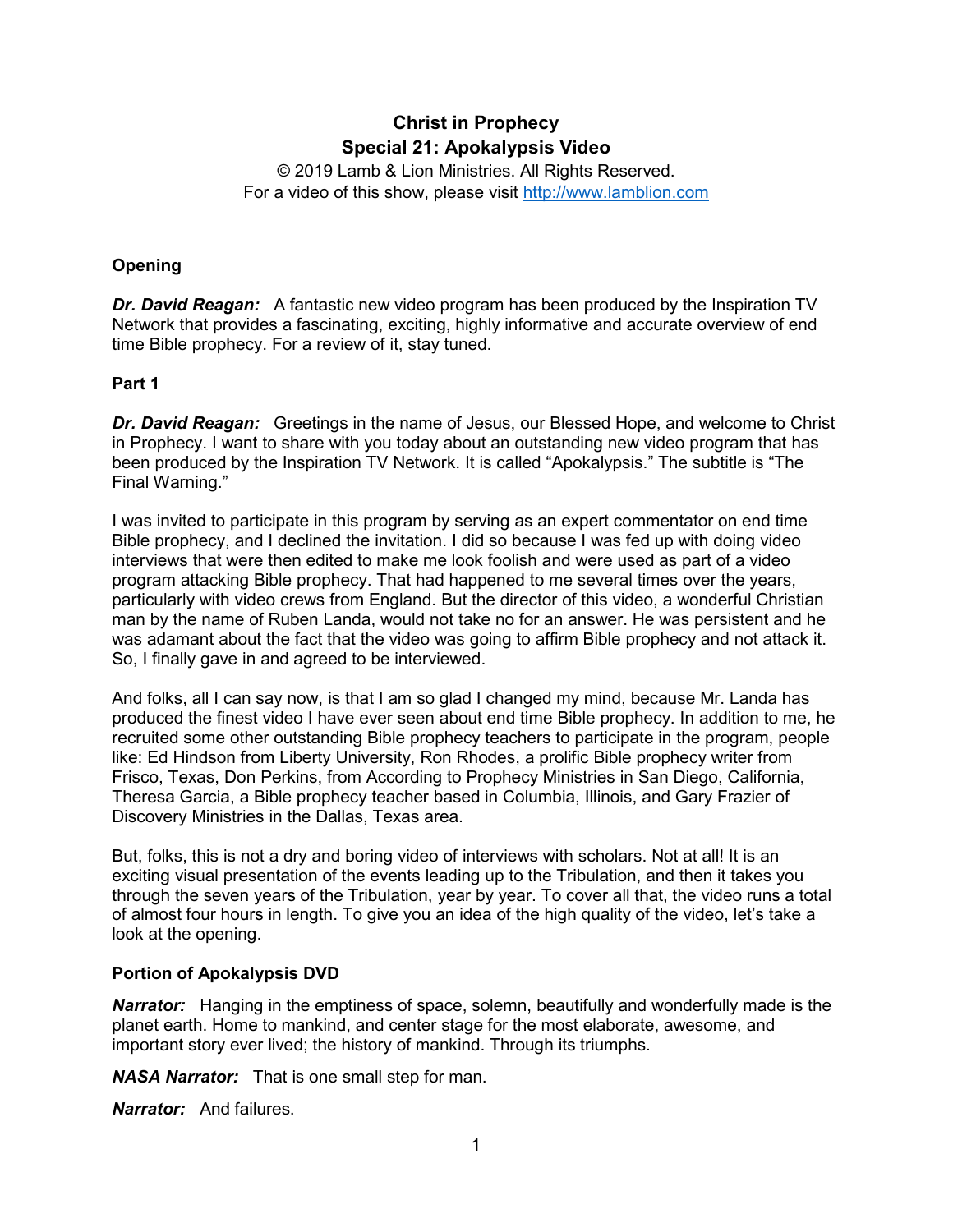#### *German Troops:* Hail!

**Narrator:** Time has brought the collective human race to this moment, the modern day. Information flies throughout the planet at the speed of light. Science and knowledge have increased to unparalleled, and unprecedented heights bringing out the best in our God given creative and imaginative potential. And yet, we are merely scratching the surface. This amazing progress is made of the inhabitants of the world, an overly confident and arrogant race. Brewing underneath the haughtiness of mankind, like a sleeping giant is the approaching fulfillment of gruesome and fearsome prophecies predicted over millennia in the ancient writings of the Bible. We're telling a time of calamities like reported history has never known. A period of death and dying. Conflict and war. Pestilence and famine. And a supernatural reckoning. A time when the literal wrath of God will be poured out over all creation when the collective sinful debts of humanity will be reconciled. A time of a great tribulation.

#### **Part 2**

*Dr. David Reagan:* Well, as you can see, this is a first class presentation. The video is divided into two parts. The first half focuses on what Daniel, Ezekiel and Jesus have to say about the end times leading up to the Tribulation. Events like the Psalm 83 War and the War of Gog & Magog are covered in detail.

Also, several possible scenarios are presented to explain the absence of the United States in end time prophecy, including such things an economic collapse and an electro-magnetic pulse attack. The first half concludes with the presentation of a Pre-Tribulation Rapture. Let's go now to that section.

#### **Portion of Apokalypsis DVD**

**Don Perkins:** The Rapture is a wonderful event that's been prophesied in Scripture, it is the catching up of the Saints. Jesus is coming to remove the Church from the earth. The Scripture says that the dead in Christ shall rise first, then we which are alive and remain shall be caught up with them, we'll be changed from mortal to immortality. As fast as you can blink your eye from mortal to immortality we'll be changed. The Rapture is going to give us a glorified body. The Rapture will remove the stain of sin from us. What I love so much about what Scripture says, "And so shall we ever be with the Lord." We will be with Him forever.

**Narrator:** Though critics of the term Rapture say that there is no such word in the Bible. Scholars tell us the origin of the term and why the idea of the sudden disappearing is in fact a biblical concept.

*Dr. Gary Frazier:* This is the great promise, we call it the blessed hope, because this is the Christ who went away who said I'm going to come back and claim My Bride. The problem is the word rapture never appears in the Bible. Well let's be reminded that we are reading for the most part today, at least in America the Bible in English.

*Dr. Ed Hindson:* Concepts are taught in the Bible whether the word appears or not. For example the Trinity, that word is not in the Bible. We worship on Sunday, that word is not in the Bible. The concept of the triune God; equal deity of Father, Son and Holy Spirit is clearly taught in the Bible. The concept of the Rapture in the Greek New Testament in which it was written in in the first place, it is there is the Greek word "harpazo" which means snatched away, caught away. So, literally the phrase "caught up" as it is translated in most English Bibles is a reference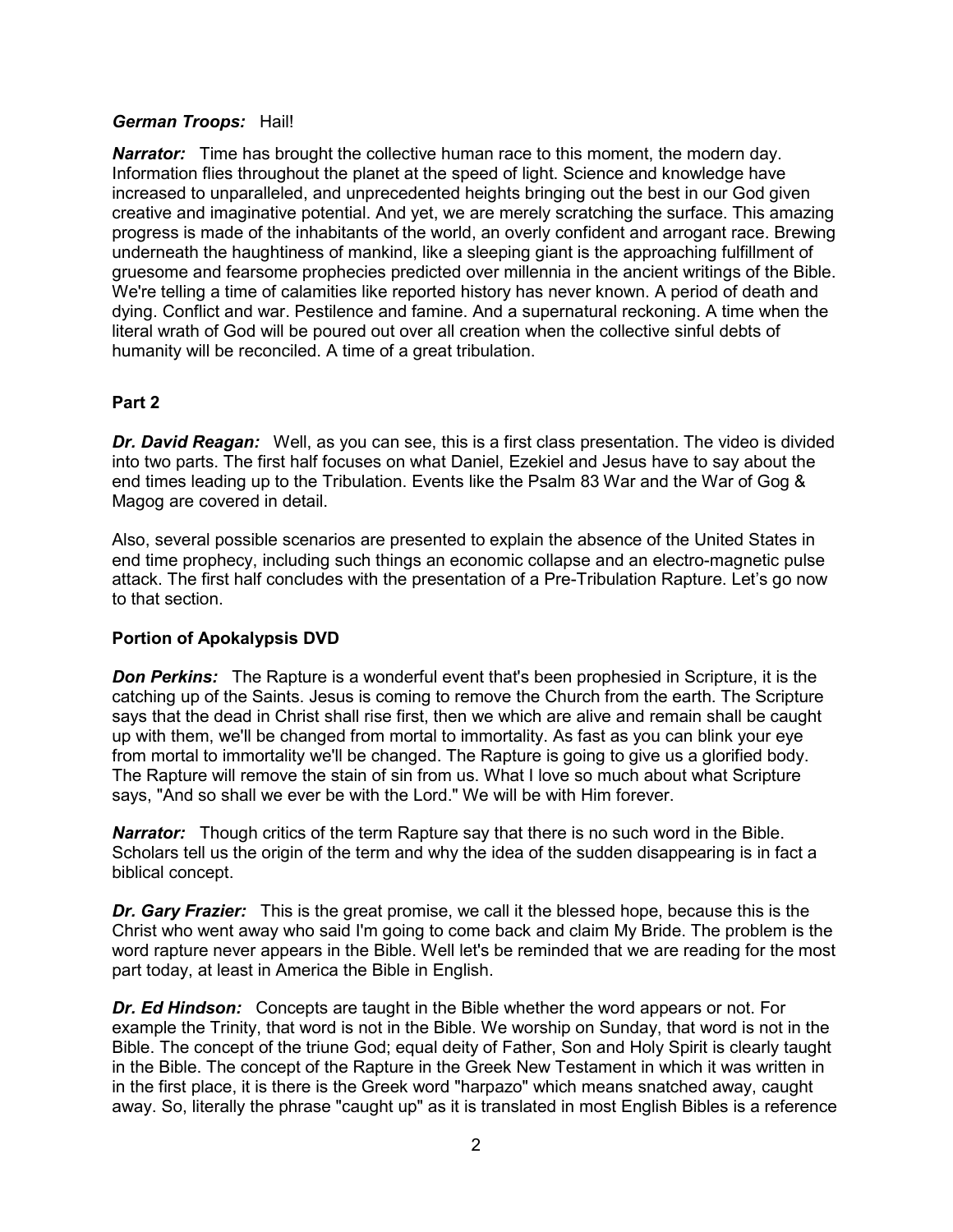to the Rapture. There has to be a time according to 1 Thessalonians chapter 4 when the dead in Christ are raised, and the living are caught up.

**Don Perkins:** Paul called it a mystery. We don't know when it's going to happen. We know it's going to happen though.

**Narrator:** So, while the body of Believers is whisked away to be with Jesus in the clouds, the world below is thrown into total disarray and panic, such as the world has never known. Without a doubt after an event like the Rapture the world would be left in absolute chaos. The global grief of losing loved ones to the unknown will be overwhelming, and unlike anything the world has ever seen. The world will be left to wonder if this kind of event will happen again, and if so when? And even worse will they ever see their loved ones again? With the disappearance of a large percentage of the global workforce economies around the world will experience Depression Era drops, as understaffed companies struggle to meet their production and financial projections. The unprecedented slowdown of demand for products and services will plunge the nations of the world into economic collapse. The environmental effects will also be catastrophic as several hot spots on earth will surely suffer accidents. Nuclear reactors will leak insurmountable amounts of radiation contaminating streams, rivers and the atmosphere. Much in the way the Fukushima and Chernobyl did, but even worse.

*Dr. David Reagan:* The world will be looking for some hope because there is going to be absolute chaos. I mean airplanes will crash. Cars will crash. All kinds of things are going to collapse. There will be absolute anarchy, and there will have to be military law everywhere.

*Narrator:* The years that follow will be the darkest time that humanity has ever known. As the wrath of God is poured out over a rebellious, and sinful world. Inevitably those left behind will ask, "Why did they disappear?"

*News Reporter:* Joining me now is professor of World Religions, Christopher Nielson. Professor the word Rapture keeps being thrown around, and since most of those people that have disappeared were evangelicals--

**Narrator:** The ground work for mainstream deceptive explanations of what actually happened at the time of the Rapture has been in the works for quite some time.

*Christopher Nielson:* There have been so many explanations that have been presented in obviously the last 24 hours has be unprecedented in human history. And so, we have to look at these different explanations whether they be alien abductions, or a collusion of dimensions coming from the scientific community. But my particular background is as a religious scholar so I want to look at it from that perspective. And people who have been followers of the New Age Movement for example have been saying for decades now that we are entering a new phase of evolution as human beings, and that this evolution would be spiritual rather than physical.

**Narrator:** The quickest answers and explanations will come from minds that have been molded by decades of Hollywood's blockbuster science fiction that has introduced creative concepts like the transporter beam, alien abductions, and even portals to other dimensions into the world's collective psyche.

*Dr. David Reagan:* Back in the early 70's I was mesmerized by the New Age Movement leaders who began to step forward and say, "The Masters of the Universe have spoken to us, and they have told us that a time is coming when they're going to take out of this world all who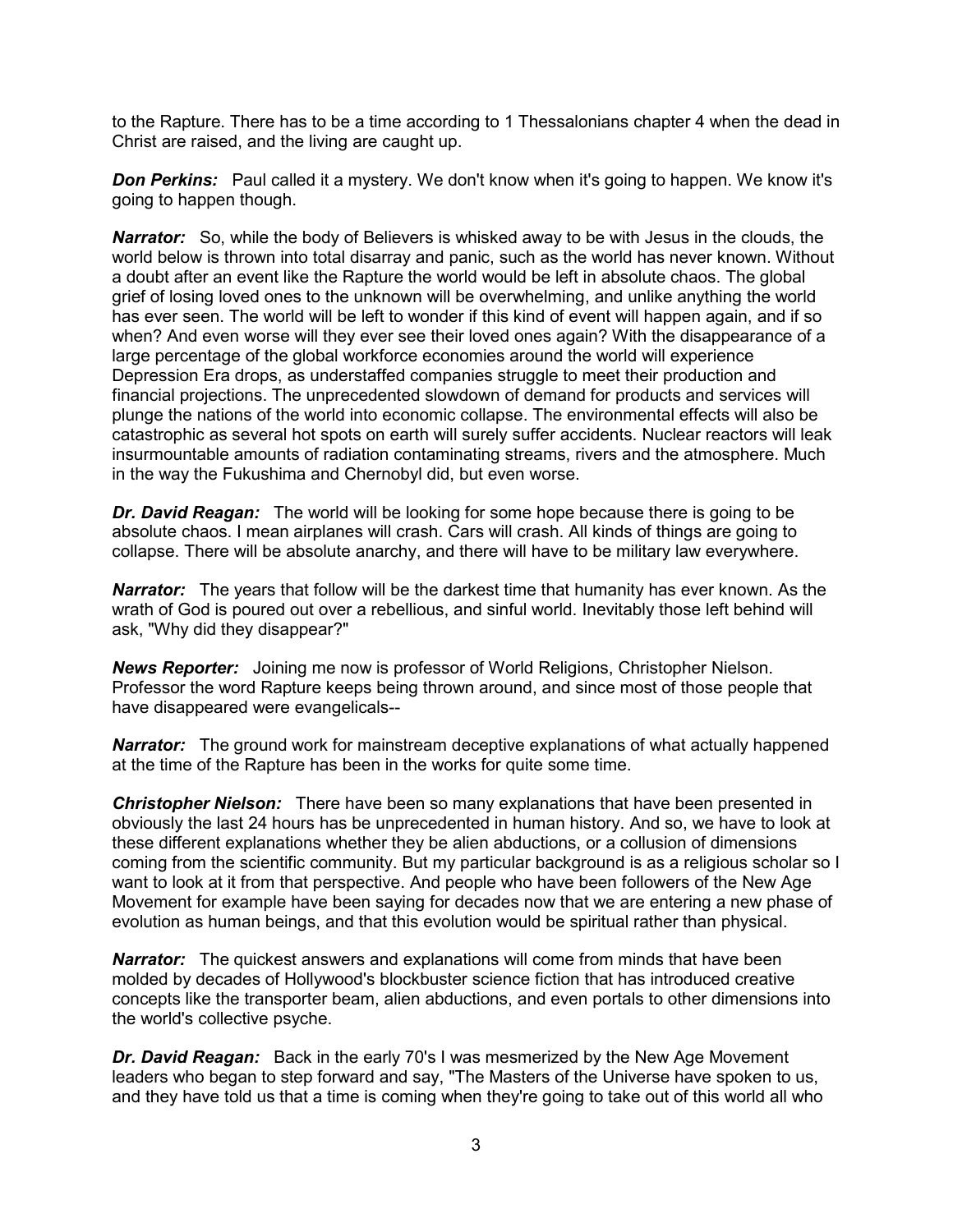live by faith, so that those who live by reason can continue in their evolutionary development." And I tell you the moment the Rapture occurs the leaders of the New Age Movement will step forward and say, "We told you this back in the 1970's the Masters of the Universe have taken them out. Those who live by reason will now move on in their evolutionary development."

**Narrator:** And what about Hollywood and its obsession with extraterrestrial intelligence? Is there a larger deception brewing? A pre-indoctrination embedded into the psyche of the science fiction subculture. Fans who may find it reasonable and even comforting to someday believe that Christians were removed by something like the transporter beam of aliens.

*Dr. David Reagan:* No doubt whatsoever that some will say, "No, it is all alien activity. That the aliens have pulled these people off the earth." Yes, that will be one of the explanation, no doubt about it."

# **Part 3**

*Dr. David Reagan:* The second half of the video covers the seven years of the Tribulation, and it presents that period of time in great detail. Here's how that section opens with a focus on the rise of the Antichrist.

#### **Portion of Apokalypsis DVD**

**Narrator:** In the vision of Saint John in Patmos, when the first seal was opened he saw a white horse and rider that came forth conquering. Worth noting though he was given a crown. This conqueror was permitted to have a kingdom on earth for a time. The Bible calls the rider of the white horse of Revelation the Lawless One, the Son of Perdition, the Man of Sin. His more common and recognizable name The Beast, the Antichrist. The white horse itself is likely an allegorical part of John's vision. But scholars agree it represents a future political leader unlike any that they world has seen. A man with impeccable political, diplomatic, economic, and military savvy. He will be a man of arrogance, defiant of God. Yet, he will have a cultic effect on billions worldwide.

*Dr. David Reagan:* Well, I think that the white horse and the rider is the Antichrist and he goes forth to conquer. The thing we've got to keep in mind is that the Antichrist is going to rise to power in Europe but he's going to rise to power peacefully in Europe. He's going to come to power as a result of his charismatic personality, his dynamic personality, his great wisdom, after all he is going to be empowered by Satan. So, he is going to have supernatural knowledge and he's going to be able to rise to power, take over the European Union, and dominate them.

**Narrator:** The majority of prophecy scholars agree that the final week of Daniel's prophecy will begin the moment the breaking of the first seal brings about the revelation of the Antichrist. This period of seven years is what scholars call the Tribulation; a time of judgment over a rebellious world that has repeatedly chosen to reject God. The moment the Antichrist is revealed, and as he lays down the groundwork for world domination, he will make a peace accord with the nation of Israel. The rule of the Antichrist will last for seven years according to the aforementioned prophecy in the book of Daniel. And he will make a firm covenant with the many for one week.

**Dr. Gary Frazier:** What is the start of the Tribulation period? It is the signing of a covenant of peace with the nation of Israel that is clearly explained in Daniel chapter 9, verse 27. And in that passage we see that there will be a peace agreement signed that will allow the Jews. But who is the signatories? Who are the participants? But first of all it is the nation of Israel because they are finally going to get to rebuild their temple.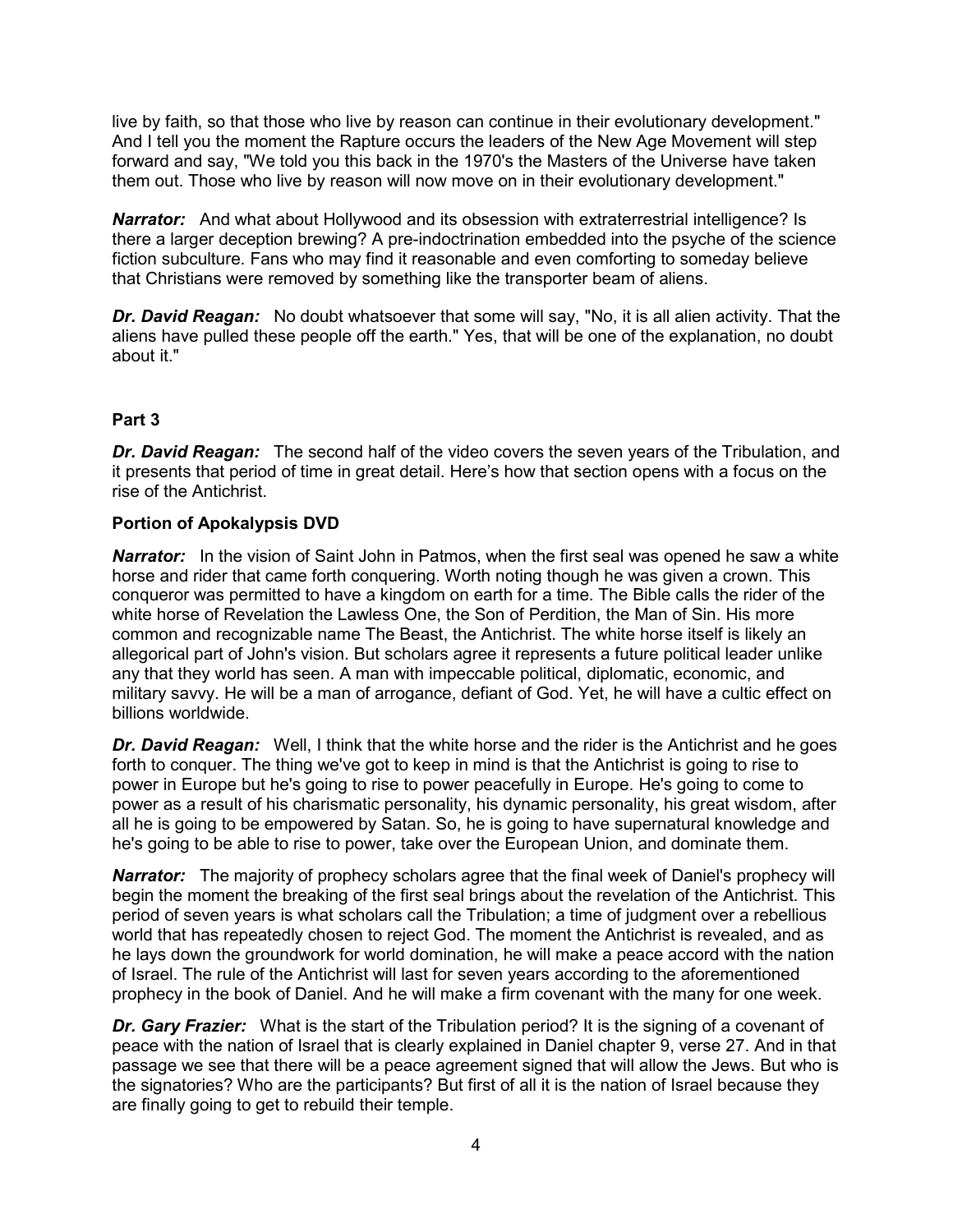*Theresa Garcia:* Most people think the covenant is a peace treaty. I would agree with that. If the War of Ezekiel 38 & 39 occurs soon, which it probably will, then somebody is going to march in with an idea on how to get peace, and it is going to be agreed to.

**Dr. Gary Frazier:** He is actually a human being indwelled by Satan. And the Antichrist comes on in the scene as a result of the chaos of the Rapture, as a result of the carnage of this Ezekiel 38-39 War, and he's the man with a plan. He is a dynamic, charismatic personality.

**Theresa Garcia:** He is going to become "Time Magazines" Man of the Year, win the Noble Prize. He is the Antichrist.

**Dr. Gary Frazier:** I know many people have tried to figure out who the Antichrist is going to be, and I always jokingly say that if you ever figure out who the Antichrist is then you've been left behind. Because the Bible is clear that he cannot come upon the scene until the Restrainer, which is the Church of the Lord Jesus Christ is taken out of the way according to 2 Thessalonians chapter 2. And so having said that the Church is going to be gone. The truth is we cannot know who he's going to be. But we can say because of the other indicators which we previously discussed Israel being back in the land, the coalition of Muslim nations coming against Israel, etcetera, etcetera, that he is alive right now at this point in time. But we don't know who he is, and we cannot know. Now he is going to be the one who will ultimately seemingly appear as a lamb and yet he is a lion. He virtually will come with soft spoken language, a dynamic charismatic. Everybody is going to follow him because they think he is so wonderful and so forth, but he turns. And he turns and he begins to pour out his wrath, that is the wrath of Satan, against not only the nation of Israel and the Jewish people, but also against those people who come to saving faith in Christ during that Tribulation time, after that covenant is signed.

#### **Part 4**

*Dr. David Reagan:* The first series of judgments in the book of Revelation are called the Seal Judgments. They represent the conventional war of the Antichrist as he goes forth to conquer the world, and they result in the death of one-fourth of Mankind. It appears that this war morphs into a nuclear war called the Trumpet Judgments which result in the death of one-third of those still left alive.

#### **Portion of Apokalypsis DVD**

*Dr. Ron Rhodes:* The Trumpet Judgments are even worse than the Seal Judgments. Now, the Trumpet Judgments begin by one-third of the earth being burned. Just think about that, onethird of the earth is burned, one-third of the trees and all the grass is burned up. Now God certainly has the power to do that, but it could also be nuclear. It is entirely possible that some of the nuclear weapons that exist today may account for the fact that one-third of the earth will be burned up, one-third of the trees and all the grass on planet earth. When you think about the past we've witnessed what a single nuclear weapon can do to a single city, but imagine onethird of the earth, it is catastrophic when you think about it.

*Dr. David Reagan:* In those times, the end times when He is going to come back men will faint from fear and from the expectation of the things which are coming upon the world for the powers of the heavens will be shaken. To me that's the splitting of the atom. I think he is that is a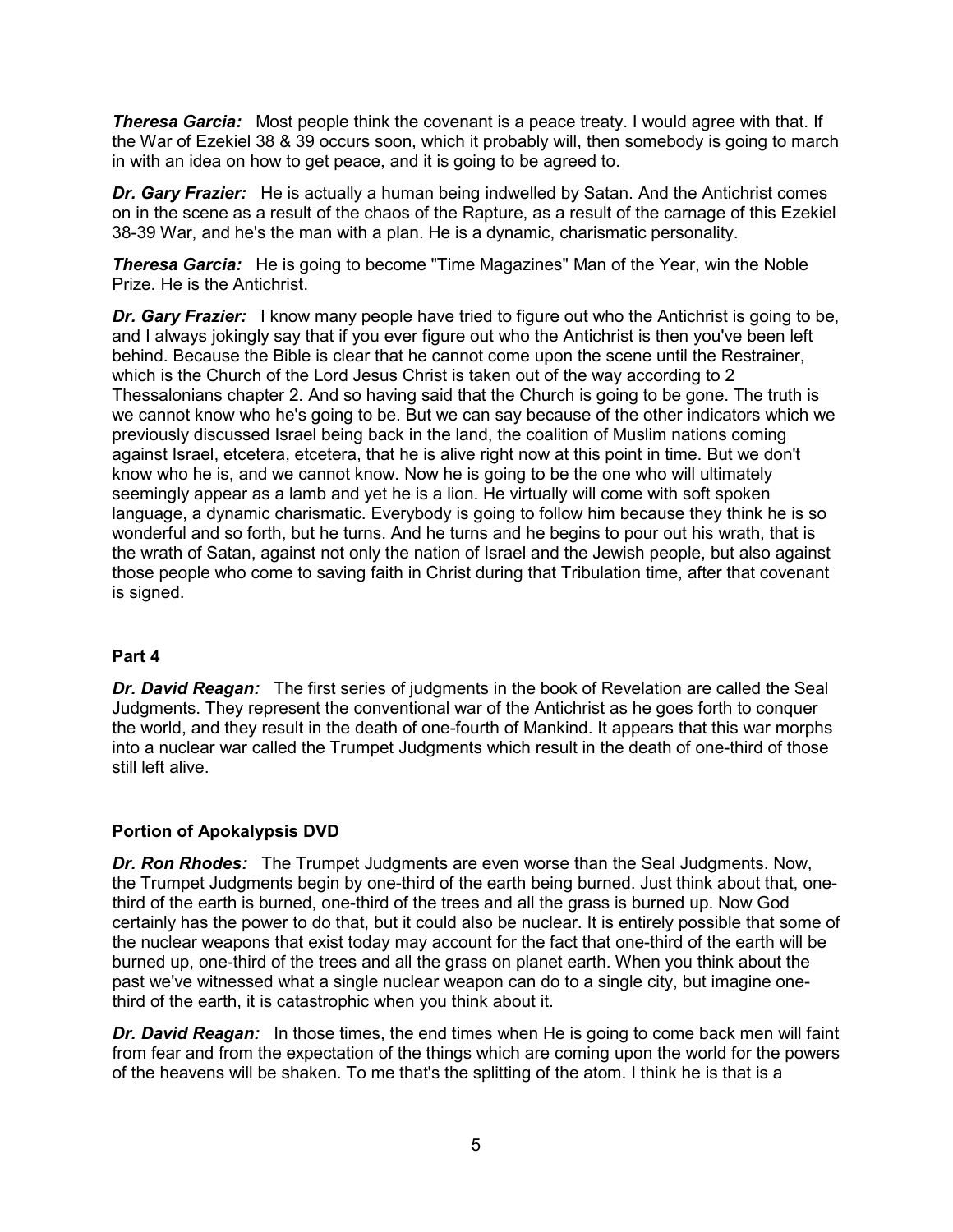foretelling of nuclear war to come, and I think we are seeing that here when one-third of the earth is burned up.

#### **Part 5**

**Dr. David Reagan:** In the middle of the Tribulation, the Antichrist goes to the rebuilt Temple in Jerusalem, probably to dedicate it. But when he enters the Temple, he suddenly declares himself to be god, to the horror of the Jewish people.

#### **Portion of Apokalypsis DVD**

**Narrator:** The forces of the Antichrist militarize the temple. Animal sacrifices cease immediately. The priests and the Sanhedrin are likely imprisoned or executed. And then the biggest desecration in biblical history will begin. A statue of the Antichrist is erected in the Temple of Jehovah.

**Dr. Tommy Ice:** Second Thessalonians 2 says, "Sets up his image in the Temple of God, claiming to be God." This is why he, you know, he can't do it is a mosque there in Saudi Arabia, he wants to claim to be the God of the Bible, you see. And he sets his image up in the Temple. Well, he couldn't do that before with the two witness, you see.

**Narrator:** The false prophet with his demonic powers animates the statue making it appear as if it has come to life by giving it the appearance of a being who breathes, and the Antichrist is credited with this demonically miraculous hokes. The eyes of the world watch live on network television channels and social media outlets as in unison. An incredulous and idolatrous world slowly begins to view the Antichrist as a deity. The decree goes out that anyone who does not bow and worship the beast is to be killed. This is the abomination of desolation. The Antichrist declares himself God over the earth inside the Temple of Jehovah.

#### **Part 6**

*Dr. David Reagan:* When the Jews reject the Antichrist's claim to be God, he responds furiously, determined to annihilate them from the face of the earth. This produces a mass exodus of the Jews from Israel into the modern day state of Jordan.

#### **Portion of Apokalypsis DVD**

*Don Perkins:* Jesus said when His Jewish brothers see the desecration of the altars He said, "Flee."

*Dr. Ron Rhodes:* And so, Jewish people escape out of Jerusalem into the wilderness.

**Don Perkins:** And as they flee there God will have a place of protection for the Jews that can make it there during the Tribulation.

**Dr. Ron Rhodes:** God promises to protect the Jewish people in the wilderness for 3  $\frac{1}{2}$  years. Now, I suspect they are going to go to a place perhaps like Petra, which is a secure location out in the wilderness. And it is about 70 or 80 miles from Jerusalem, south of Jerusalem.

**Narrator:** This is modern day Jordan. Many scholars believe that at the beginning of the Antichrist's persecution of the Jews this is where the remnant will hide, in the city of Petra, a city carved into the mountains by the ancient Nabataean Kingdom. The Nabataeans are a mysterious and enigmatic people with a vast known commercial empire around the 4th Century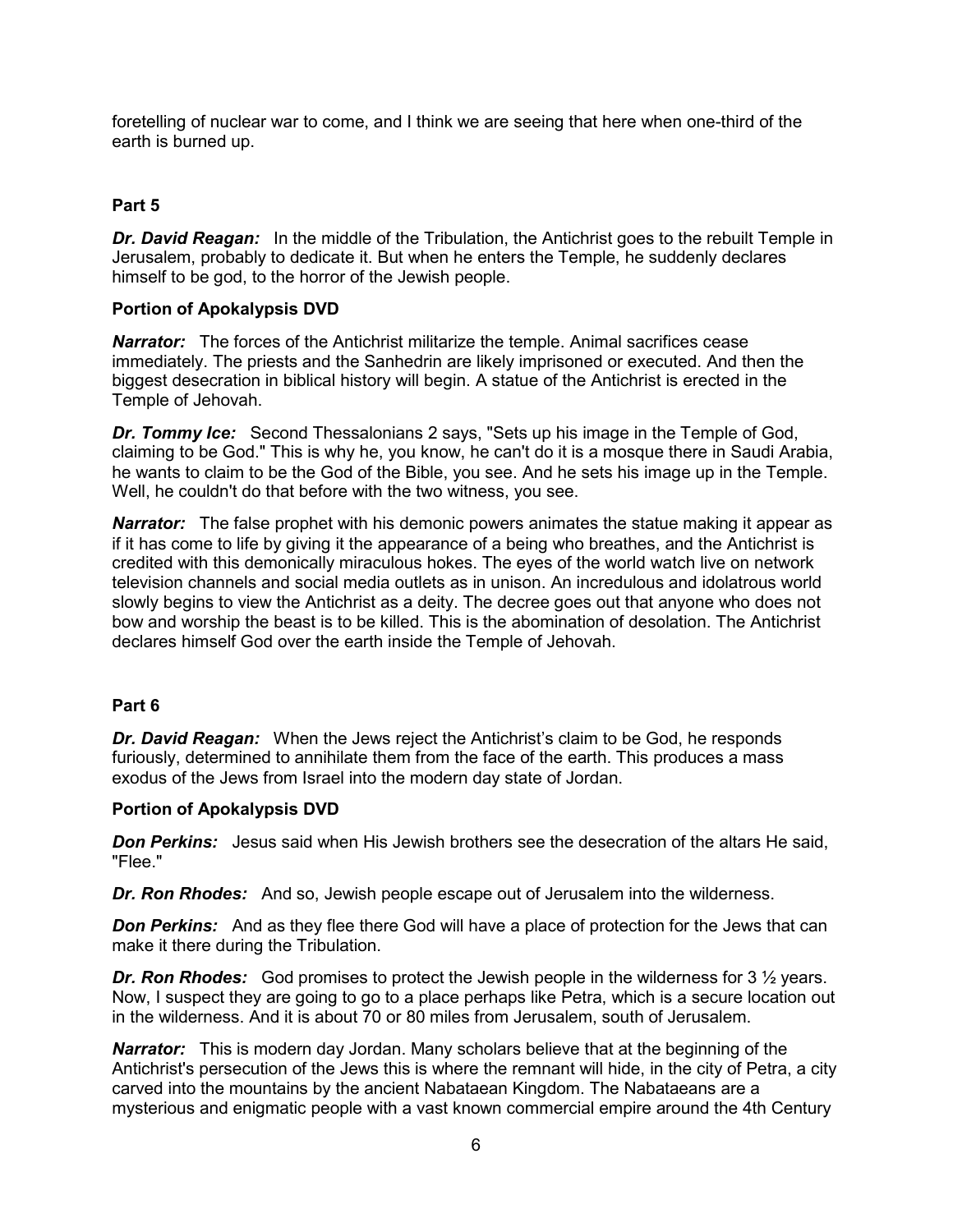BC. Archaeology tells us that a few short years before the birth of Jesus the Nabataeans built Petra in a hurry and for no known reason. An even bigger mystery is why they choose this particular location.

**Dr. Ron Rhodes:** Petra is a wilderness community that is surrounded by mountains and rocks, so it is a good place to stay secure.

**Don Perkins:** And I think it is key that Jesus said mountain because in Daniel's prophecy, Daniel 11, he is talking about three cities that would not come under Antichrist's influence; Edom, Ammon and Moab those three regions.

**Narrator:** The city is literally hidden in a gigantic cleft in a rock. Its only access to this city which in modern day exists as magnificent ruins is a small 5 meter wide crack that runs 1,200 meters in length. On either side 100 foot tall cliffs flank the entrance.

*Dr. Ron Rhodes:* And the way the book of Revelation puts it is that the earth is going to swallow up Israel. In other words in a friendly way the earth is going to bring Israel to this place of safety.

**Narrator:** One thing is for certain, Petra is defendable and remote. The Jewish remnant can be safe there from any land based assault. And while modern technology would make it feasible to attack them from the air biblical scholars believe that God will keep them supernaturally safe from any aggression of the Antichrist.

# **Part 7**

*Dr. David Reagan:* The Tribulation is brought to a close by the return of Jesus, at which point, the surviving Jews on earth receive Him as their Messiah.

#### **Portion of Apokalypsis DVD**

**Narrator:** At that very moment in time the climax of the history of Israel, and of the entire history of creation only second to the resurrection of Jesus unfolds. The skies over the nation of Israel are split open. And in the most glorious sight that human eyes have ever seen on earth an army led by the Supreme Commander of the Universe, Jesus Christ, once and for all finishes off all the enemies of God.

*Dr. David Reagan:* It says in the book of Isaiah that when the Lord returns He is not going to come first to the Mount of Olives, He's going to go to a place in Jordan where the Jewish people are. He is going to pick up the Jewish remnant and bring them with Him together with the Church and go to the Mount of Olives.

*Dr. Ed Hindson:* Jesus comes back at that moment with His Bride, the Church at His side.

*Dr. David Reagan:* And they are going to be posed for battle. But then the Lord will come and there will be no battle of Armageddon. The idea of a Battle of Armageddon is a myth, there is no battle. The Lord simply arrives on the Mount of Olives, He speaks a supernatural word, this is the One who spoke and the whole universe came into existence. And it says that they will die instantly. It is like a neutron bomb goes off. It says that their eyes melt in their sockets, their tongues melt in their mouths, their skin drops from the body and it is instantaneous victory.

**Don Perkins:** We are coming back with Christ comprising the Armies of Heaven to go into what is called the 1,000 year Millennial Kingdom.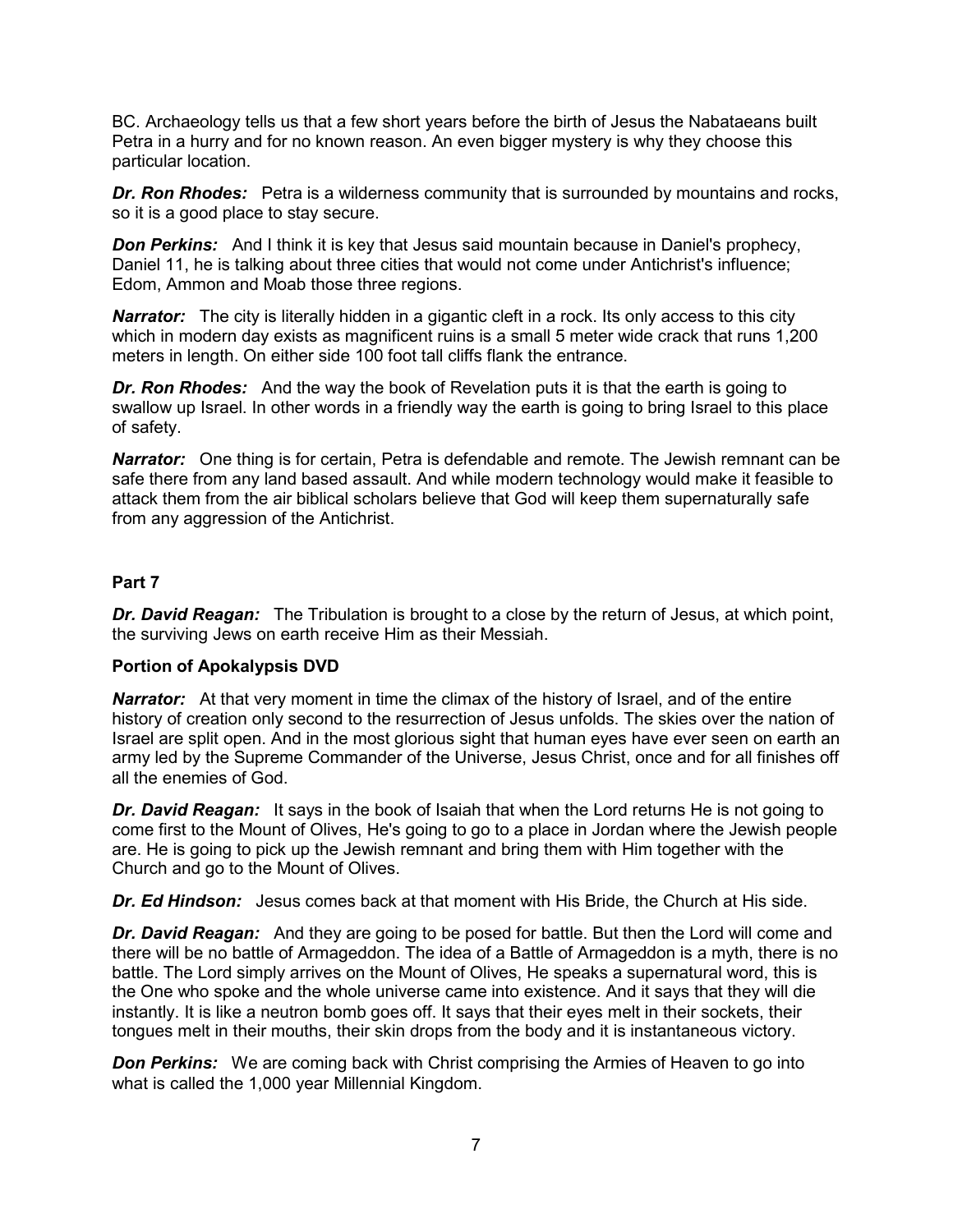*Narrator:* Millennia of rebellion from His enemy, Satan, Jesus will subdue him and bind him to be permanently dealt with one day. Right here the lion's share of God's end time plan is fulfilled. Israel's heart is turned to Jesus.

*Dr. David Reagan:* The book of Zechariah says that two-thirds of the Jewish people are going to die during this seven year period. But the point of it is not that God hates the Jewish people, He wants to bring the Jewish people to repentance. God is going to have to bring them to the end of themselves, just like He brought me to the end of myself and many other Christians to the end of themselves before they would turn to Him. And so, by the time they get to the end of the Tribulation they will have been so persecuted and so brought to the end of themselves that the moment that Jesus appears in the heavens they will look upon Him whom they pierced. They will weep and wail and mourn as one weeps over the loss of an only son. And they will receive Him as their Lord and Savior.

# **Part 8**

*Dr. David Reagan:* The video concludes with a strong evangelistic appeal that is presented by Gary Frazier.

# **Portion of Apokalypsis DVD**

**Dr. Gary Frazier:** No person, and let me be clear about this, no person Jew, Muslim, anything else is able to have a saving relationship with God unless they come through the person and work of Jesus Christ. We don't make up the rules, we just obey what the Word of God says. Now, having said that many times people are offended by that. They say, "Wait a minute, you are saying because I'm a Jew and because I don't believe that Jesus is the Messiah then I am not going to go to Heaven?" Again, I didn't say that. He said that. Your argument is with Him. He's the one who makes the rules. And that's why it is important to understand that one day we will each meet Him and we will give an account for our lives. And so, whatever religion you choose here's the wonderful news, God gave us a free will we get to choose. I get to choose. You get to choose. But make no mistake about it every person chooses. And there are only two chooses, it is either Christ or the world.

#### **Studio**

*Dr. David Reagan:* My friends, over the years I have found that many people fear the book of Revelation because they say it's full of really bad news. But that bad news is only for those who have stubbornly resisted God's gift of grace in Jesus, the Messiah. For those who have put their faith in Jesus, there is only good news, the news that we win in the end!

My friends, Jesus is returning very soon, and the crucial question for you is: Are you ready? Will Jesus return as your Blessed Hope or your Holy Terror? It will be one of the two, and the choice is yours. The Bible says that the only reason Jesus has not returned is because God wants more people to be saved. God does not wish that any should perish, but He leaves the choice up to you.

If you have never received Jesus as your Lord and Savior, I urge you to do so today, this very moment. Just cry out to God, repent of your sins and receive Jesus as your Savior.